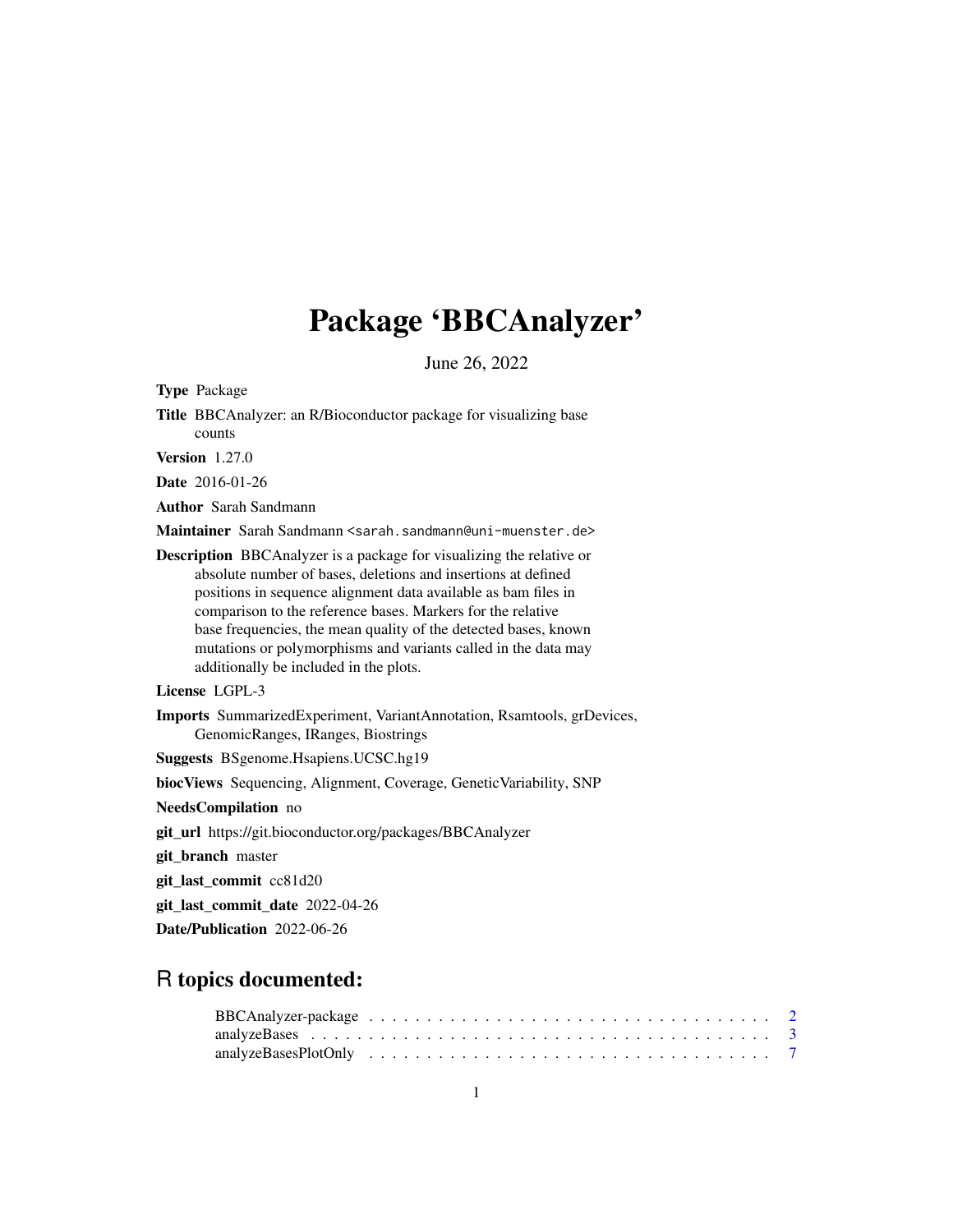#### <span id="page-1-0"></span> $\blacksquare$

BBCAnalyzer-package *BBCAnalyzer: an R/Bioconductor package for visualizing base counts*

#### <span id="page-1-1"></span>**Description**

BBCAnalyzer is a package for visualizing the relative or absolute number of bases, deletions and insertions at defined positions in sequence alignment data available as bam files in comparison to the reference bases. Markers for the relative base frequencies, the mean quality of the detected bases, known mutations or polymorphisms and variants called in the data may additionally be included in the plots.

#### Details

This package was not yet installed at build time.

In the use case of medical diagnostics, a tool performing detailed analyses of those locations where mutations may be expected – but not always called – appears to be most useful. Low allele frequency and bad base quality do often explain a lacking call. Yet, this information is not included in a VCF-file and difficult to obtain from other existing tool. Furthermore, with regards to the comparison of different sequencing techniques, it seems helpful to have a tool for visualizing the background at a selection of locations where e.g. one technique calls a variant but another technique does not.

BBCAnalyzer (Bases By CIGAR Analyzer) is a tool for visualizing the number of counted bases, deletions and insertions at any given position in any genome in comparison to the reference bases. Relative frequencies, base qualities, known mutations or polymorphisms and called variants may be included into the plots as well.

Index: This package was not yet installed at build time.

The package contains two functions - analyzeBases and analyzeBasesPlotOnly. The major use of BBCAnalyzer is documented in the description of the function analyzeBases. The function analyzeBasesPlotOnly serves as an extension.

#### Author(s)

Sarah Sandmann

Maintainer: Sarah Sandmann <sarah.sandmann@uni-muenster.de>

#### References

More information on the bam format can be found at: [http://samtools.github.io/hts-specs/](http://samtools.github.io/hts-specs/SAMv1.pdf) [SAMv1.pdf](http://samtools.github.io/hts-specs/SAMv1.pdf)

#### See Also

[analyzeBases](#page-2-1), [analyzeBasesPlotOnly](#page-6-1)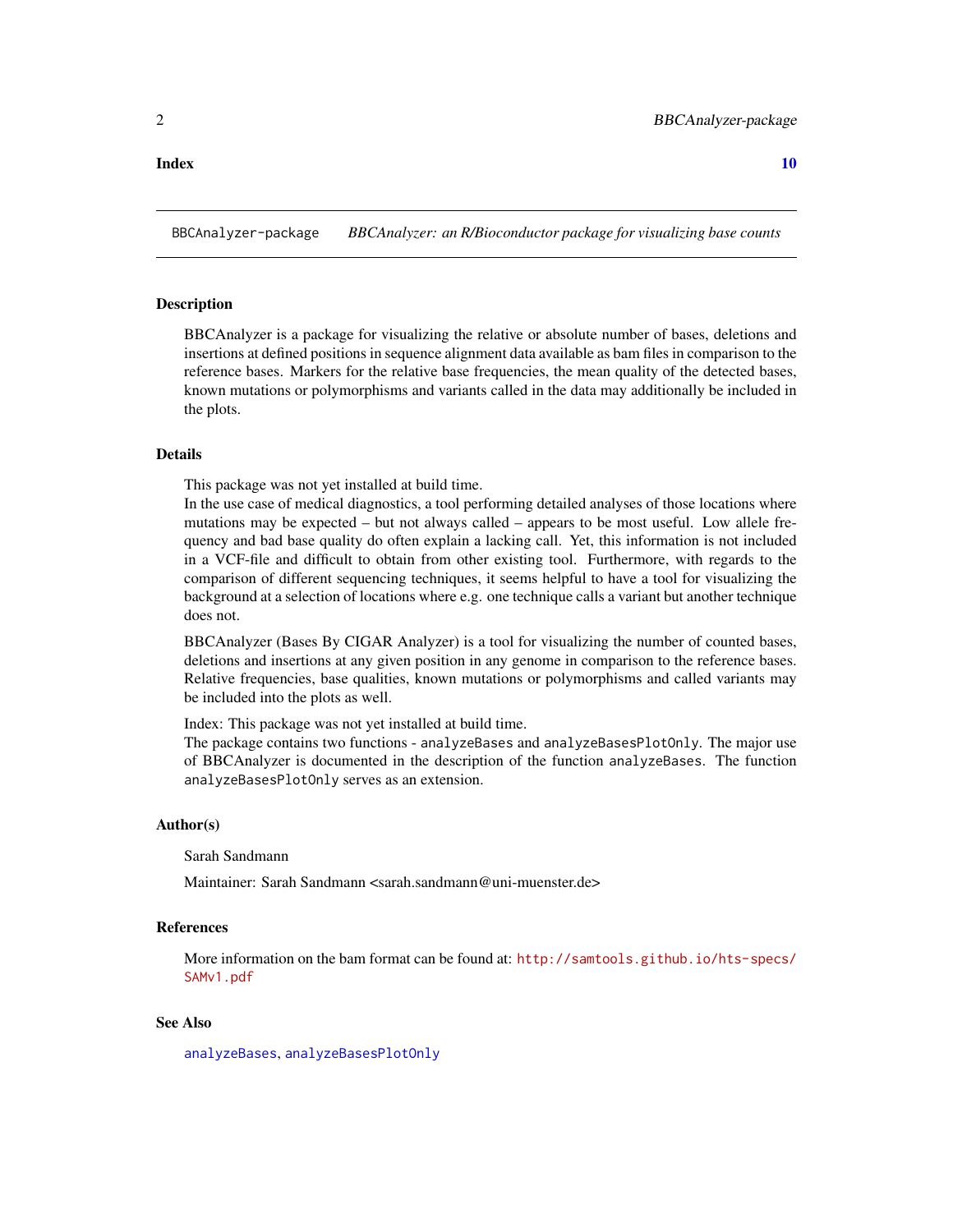#### <span id="page-2-0"></span>analyzeBases 3

#### Examples

```
library("BSgenome.Hsapiens.UCSC.hg19")
ref_genome<-BSgenome.Hsapiens.UCSC.hg19
output<-analyzeBases(sample_names=system.file("extdata","SampleNames_small.txt",package="BBCAnalyzer"),
                     bam_input=system.file("extdata",package="BBCAnalyzer"),
              target_regions=system.file("extdata","targetRegions_small.txt",package="BBCAnalyzer"),
                     vcf_input="",
                     output=system.file("extdata",package="BBCAnalyzer"),
                     output_pictures=system.file("extdata",package="BBCAnalyzer"),
                     known_file="",
                     genome=ref_genome,
                     MQ_threshold=60,
                     BQ_threshold=50,
                     frequency_threshold=0.01,
                     qual_lower_bound=58,
                     qual_upper_bound=63,
                     marks=c(0.01),
                     relative=TRUE,
                     per_sample=TRUE)
```

```
analyzeBases Analyze the bases at all previously defined positions
```
#### Description

BBCAnalyzer performs an analysis of the bases, deletions and insertions at defined positions in sequence alignment data and visualizes the results. The function analyzeBases performs the whole process of analyzing the data and plotting the results.

#### Usage

```
analyzeBases(sample_names, bam_input, target_regions, vcf_input, output,
             output_pictures, known_file, genome, MQ_threshold, BQ_threshold,
             frequency_threshold, qual_lower_bound, qual_upper_bound,
             marks, relative, per_sample)
```
#### Arguments

| sample_names | The txt-file containing the names of the samples to be analyzed.                                                                                     |
|--------------|------------------------------------------------------------------------------------------------------------------------------------------------------|
| bam_input    | The folder containing the alignment data in bam- and bai format or BamFileList.                                                                      |
|              | target_regions The txt-file containing the target regions to be analyzed.                                                                            |
| vcf_input    | The folder containing the vcf files or a VcfFileList of the samples to be analyzed<br>or a multiple-sample vef file. The argument may be left blank. |
| output       | The folder to write the output into.                                                                                                                 |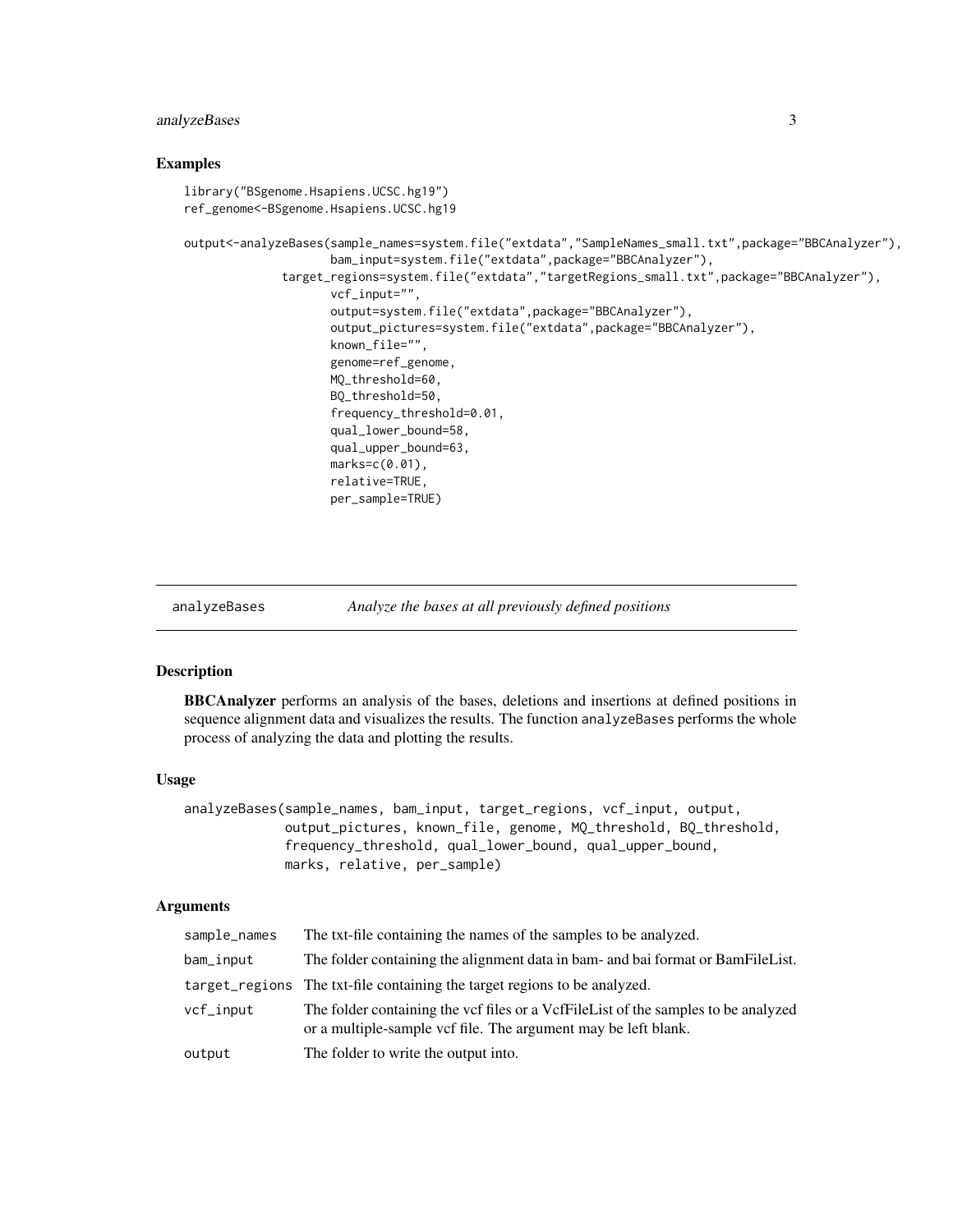| output_pictures     |                                                                                                                                                                                                                                                                                                                                                                  |
|---------------------|------------------------------------------------------------------------------------------------------------------------------------------------------------------------------------------------------------------------------------------------------------------------------------------------------------------------------------------------------------------|
|                     | The folder to write the plots into. The argument may be left blank. In this case,<br>the plots are returned to the workspace.                                                                                                                                                                                                                                    |
| known_file          | The name of a tabix file containing e.g. known polymorphisms or mutations<br>(dbSNP). The argument may be left blank.                                                                                                                                                                                                                                            |
| genome              | A BSgenome object defining reference genome that shall be used for compari-<br>son (e.g. BSgenome.Hsapiens.UCSC.hg19).                                                                                                                                                                                                                                           |
| MQ_threshold        | A PHRED-scaled value to be used as a mapping quality threshold. All reads<br>with a mapping quality below this threshold are excluded from analysis. Every<br>base in an excluded read gets marked in an output file.                                                                                                                                            |
| BQ_threshold        | A PHRED-scaled value to be used as a base quality threshold. All bases with<br>a base quality below this threshold are excluded from analysis. Every excluded<br>base gets marked in an output file. The number of excluded bases per position<br>gets counted.                                                                                                  |
| frequency_threshold |                                                                                                                                                                                                                                                                                                                                                                  |
|                     | A frequency to be used as a threshold for variants to be reported $([0,1])$ .                                                                                                                                                                                                                                                                                    |
| qual_lower_bound    |                                                                                                                                                                                                                                                                                                                                                                  |
|                     | The lower bound for the mean quality that shall be color-coded in the plots.<br>All bases with a mean quality below qual_lower_bound are colored with the<br>lightest color defined for the corresponding base. If the bases shall not be color-<br>coded according to their mean quality, qual_lower_bound has to be identical<br>compared to qual_upper_bound. |
| qual_upper_bound    |                                                                                                                                                                                                                                                                                                                                                                  |
|                     | The upper bound for the mean quality that shall be color-coded in the plots.<br>All bases with a mean quality above qual_upper_bound are colored with the<br>darkest color defined for the corresponding base. If the bases shall not be color-<br>coded according to their mean quality, qual_upper_bound has to be identical<br>compared to qual_lower_bound.  |
| marks               | A vector of floats [0,1] defining the levels at which marks shall be drawn in the<br>plot.                                                                                                                                                                                                                                                                       |
| relative            | A boolean defining whether the relative (true) or the absolute (false) number<br>of reads shall be plotted.                                                                                                                                                                                                                                                      |
| per_sample          | A boolean defining whether one plot per sample (true) or one plot per target                                                                                                                                                                                                                                                                                     |
|                     | (false) shall be created.                                                                                                                                                                                                                                                                                                                                        |

#### Details

About the input:

Names of the samples to be analyzed have to be provided by a file (sample\_names). There has to be one sample name per line without the ".bam"-suffix.

The bam- and the corresponding bai files of the samples to be analyzed have to be provided in a folder (bam\_input). The names of the files have to match the sample names provided by sample\_names.

The target regions have to be provided by a file (target\_regions). The file may either contain regions (chromosome, tab, first base of a region, tab, last base of a region) or positions (chromosome,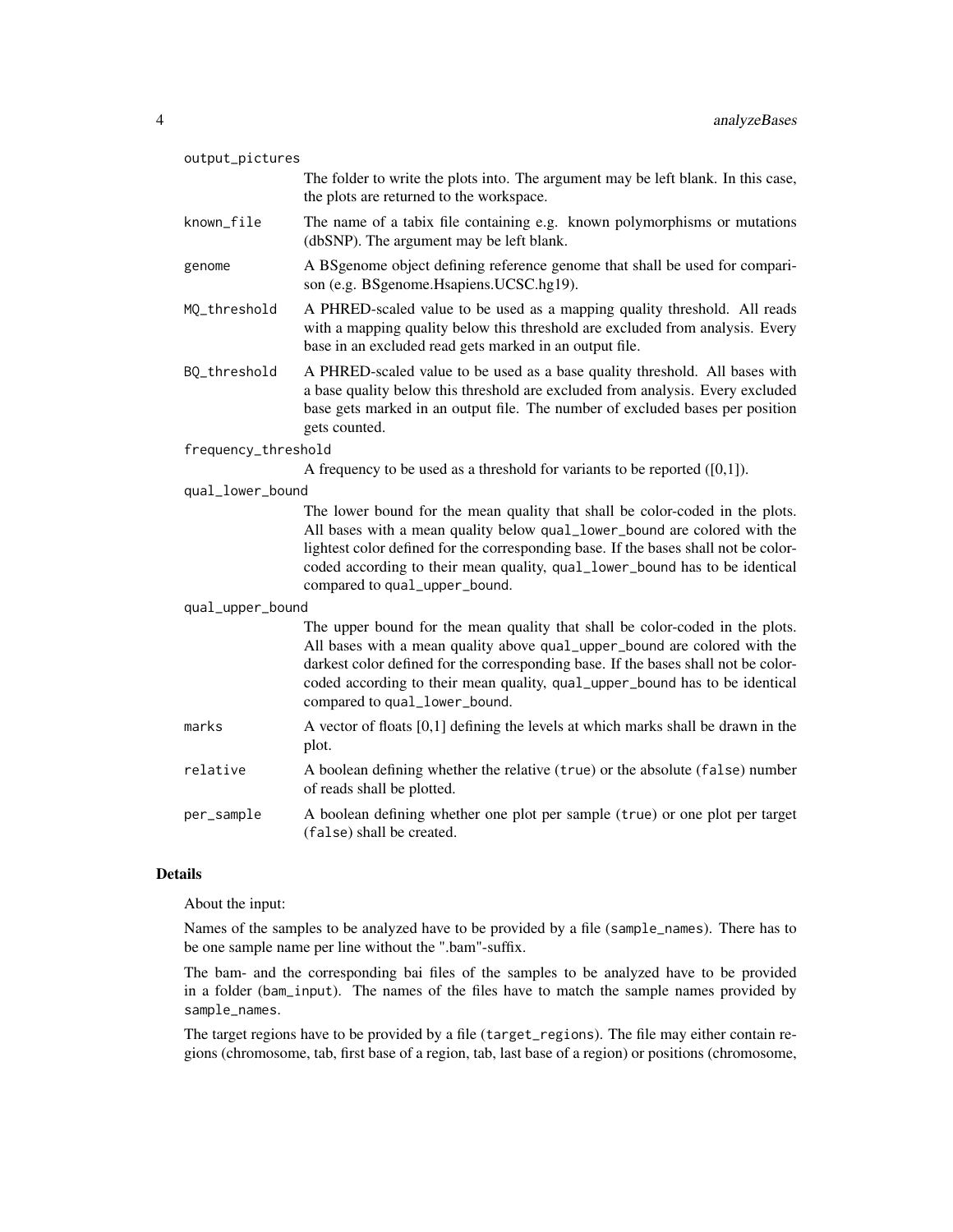#### analyzeBases 5

tab, position). A mixture of both is not supported. Yet, a region may cover only one base, i.e. the first and last base of a region may be identical.

If vcf files shall be considered, the corresponding files of the samples to be analyzed have to be provided in a folder (vcf\_input). There has to be one file per sample. The names of the files have to match the sample names provided by sample\_names. If a vcf file is not available for one or more samples, empty vcf files may be used instead.

About the analysis of the data:

Determine target: If the target\_regions file contains regions to be analyzed, the different positions covered by the regions are determined. If the file already contains single positions, the program directly proceeds with the next step. It is not necessary that the regions or positions are ordered. If a known insert is supposed to be analyzed, the position of the base succeeding the insert has to be given.

Analyze reads: The reads at every targeted position get analyzed. By the help of the CIGAR string the bases, deletions and insertions are determined. The output is saved as [Sample].bases.txt. For every base - also the inserted ones - the base quality is determined. The output is saved as [Sample].quality.txt. Reads with a mapping quality below MQ\_threshold get excluded from the analysis. Instead of a base, "MQ" is noted in the base file. Instead of a quality value, "-2" is noted in the quality file. The function copes with uncovered positions ("NotCovered" in the base- and the quality file) and insertions >1bp (repeated analysis of the position).

Analyze frequency: The number of detected bases, deletions and insertions at every position is summed up. Additionally, the mean quality of the detected bases - including the insertions and for the inserted bases only - is calculated. Bases with a quality below BQ\_threshold are excluded and counted separately. The output is saved as [Sample].frequency.txt. If the analysis shall consider vcf files as well (vcf\_input not blank), the alternate alleles and the genotypes - as far as they are available for the positions analyzed - are written out as well. Furthermore, for every called variant it is noted whether it is an insert. The function copes with up to two different alternate alleles per position.

Report variants: The ratios of the detected bases, deletions and insertions (additionally) at every position are determined. According to the determined ratios, up to six different calls get reported. If frequency\_threshold is set, minor variants with ratios below this threshold do not get reported. The output is saved as [Sample].calling.txt. The function copes with insertions >1bp even if the position at which an insert is detected is not covered by all samples being analyzed. If the analysis shall consider vcf files as well (vcf\_input not blank), the call - taking the reference allele, the alternate allele(s) and the genotype into account - is written out as well. For every called variant it is noted whether it is an insert and whether the genotype is heterozygous.

About plotting the results:

The absolute number of the detected bases, deletions and insertions for each sample at each targeted position is plotted if relative==FALSE. Otherwise the relative frequencies of the detected bases, deletions and insertions for each sample at each targeted position get plotted. The bars are colored according to the base (adenine: green; cytosine: blue; guanine: yellow; thymine: red; deletion: black; insertion: lilac edge) and their mean quality (high mean quality: dark color; low mean quality: light color). The reference bases (using the defined package ref\_genome) are plotted on the negative y-axis below each position. If a file containing known variants or mutations is provided (known\_file), more than one reference base is plotted at the corresponding position. For each position to be analyzed, lines are drawn at the heights of the ratios defined in marks. Every targeted position is labelled according to the chromosome and the position. The function copes with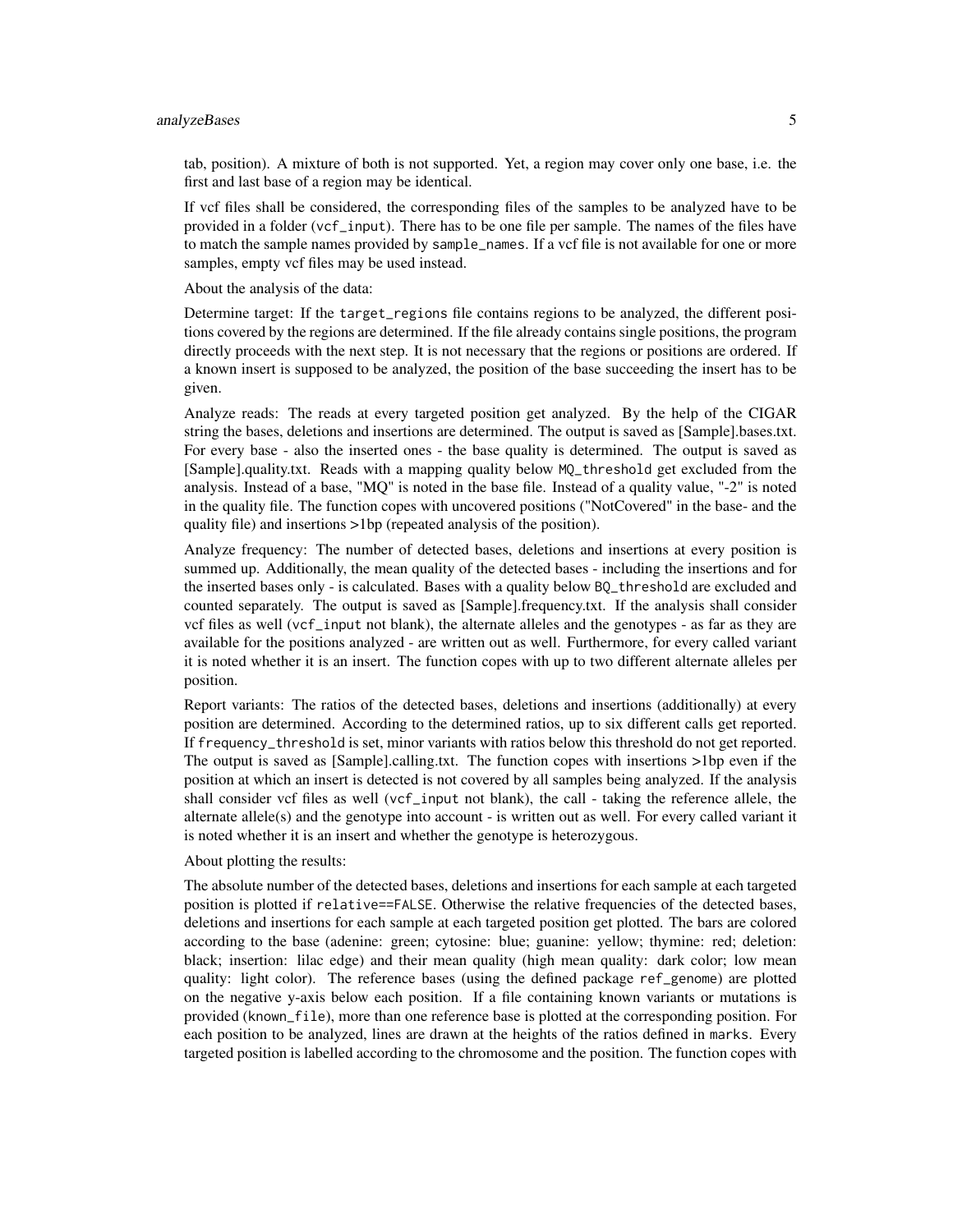different inserted bases at one position (stacked bars) and insertions \$>\$1bp, even if these are not covered by all samples. If the analysis shall consider vcf files as well (vcf\_input not blank), the expected number of detected bases, deletions and insertions – according to the vcf file – is added to the plot using dashed lines.

Plot per sample: One barplot per sample is created. The output is saved as [Sample].png.

Plot per target: One barplot per targeted position is created. The output is saved as chr[number];[position].png.

#### Value

A list is returned:

| bases     | A list containing the bases for all samples and positions being analyzed (identi-<br>cal compared to [Sample].bases.txt).                                        |
|-----------|------------------------------------------------------------------------------------------------------------------------------------------------------------------|
| quality   | A list containing the corresponding qualities for all samples and positions being<br>analyzed (identical compared to [Sample].quality.txt).                      |
| frequency | A list containing the summed up number of bases for all samples and positions<br>being analyzed (identical compared to [Sample].frequency.txt).                  |
| calling   | A list containing the relative frequencies and the potential calls for all samples<br>and positions being analyzed (identical compared to [Sample].calling.txt). |

#### Author(s)

Sarah Sandmann <sarah.sandmann@uni-muenster.de>

#### References

More information on the bam format can be found at: [http://samtools.github.io/hts-specs/](http://samtools.github.io/hts-specs/SAMv1.pdf) [SAMv1.pdf](http://samtools.github.io/hts-specs/SAMv1.pdf)

db SNP – Short Genetic variations: <http://www.ncbi.nlm.nih.gov/SNP/>

#### See Also

[BBCAnalyzer](#page-1-1), [analyzeBasesPlotOnly](#page-6-1)

#### Examples

```
library("BSgenome.Hsapiens.UCSC.hg19")
ref_genome<-BSgenome.Hsapiens.UCSC.hg19
```

```
output<-analyzeBases(sample_names=system.file("extdata","SampleNames_small.txt",package="BBCAnalyzer"),
                     bam_input=system.file("extdata",package="BBCAnalyzer"),
              target_regions=system.file("extdata","targetRegions_small.txt",package="BBCAnalyzer"),
                     vcf_input="",
                     output=system.file("extdata",package="BBCAnalyzer"),
                     output_pictures=system.file("extdata",package="BBCAnalyzer"),
                     known_file="",
                     genome=ref_genome,
                     MQ_threshold=60,
                     BQ_threshold=50,
```
<span id="page-5-0"></span>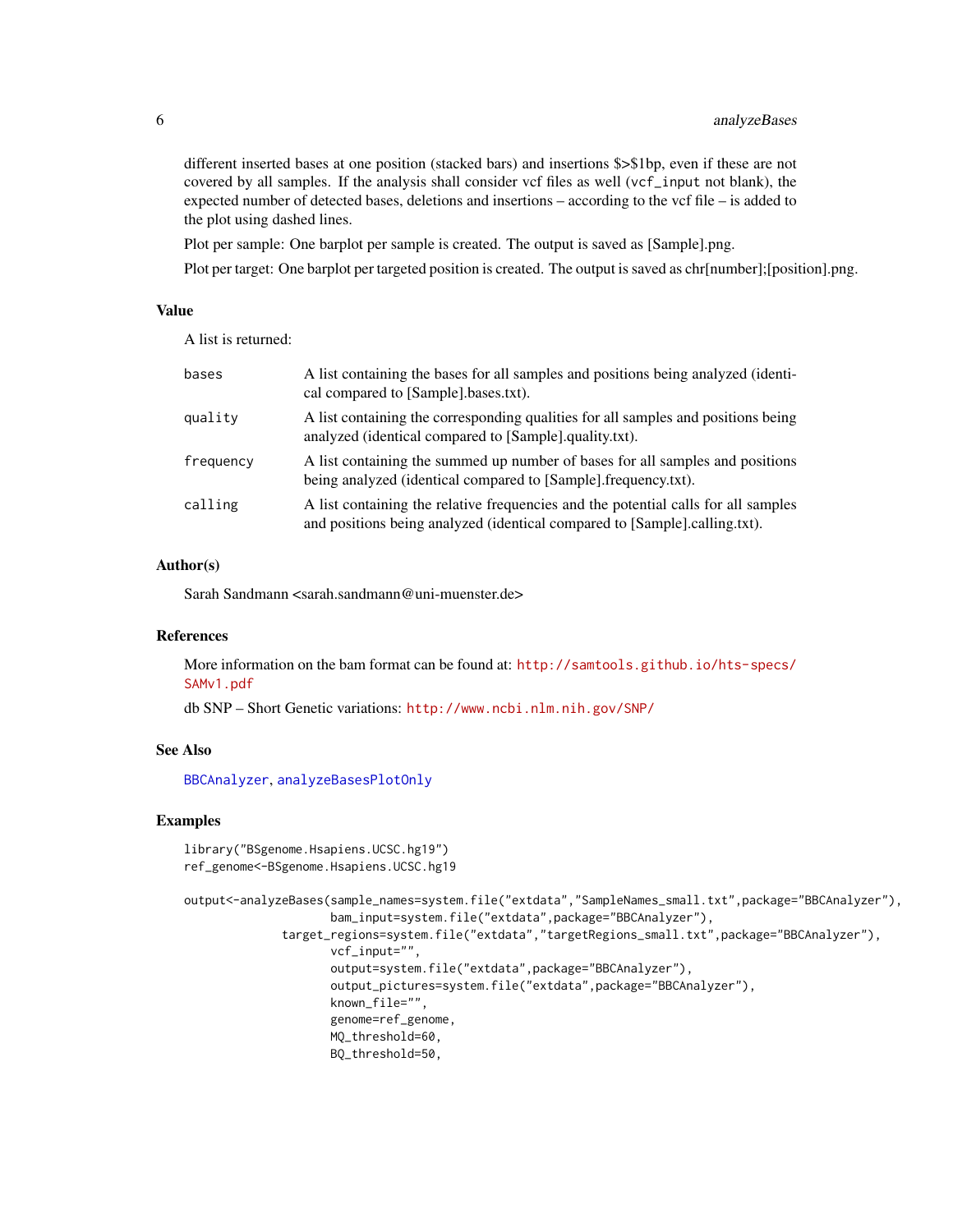<span id="page-6-0"></span>frequency\_threshold=0.01, qual\_lower\_bound=58, qual\_upper\_bound=63, marks=c(0.01), relative=TRUE, per\_sample=TRUE)

<span id="page-6-1"></span>analyzeBasesPlotOnly *Plots the number of reads at all previously defined positions*

#### Description

To allow for a quick change in the way the analysis of the bases, deletions and insertions at defined positions in sequence alignment data is visualized, the function analyzeBasesPlotOnly may be used. It solely performs the last step of the whole analysis pipeline – the plotting of the results.

#### Usage

```
analyzeBasesPlotOnly(sample_names, vcf_input, output, known_file,
                     output_list, qual_lower_bound, qual_upper_bound,
                     marks, relative, per_sample)
```
#### Arguments

| sample_names     | The file containing the names of the samples to be analyzed.                                                                                                                                                                                                                                                                                                     |
|------------------|------------------------------------------------------------------------------------------------------------------------------------------------------------------------------------------------------------------------------------------------------------------------------------------------------------------------------------------------------------------|
| vcf_input        | The folder containing the vcf files or a VcfFileList of the samples to be analyzed<br>or a multiple-sample vcf file. The argument may be left blank.                                                                                                                                                                                                             |
| output           | The folder to write the output (plots) into. The argument may be left blank. In<br>this case, the plots are returned to the workspace.                                                                                                                                                                                                                           |
| known_file       | The name of a tabix file containing e.g. known polymorphisms or mutations<br>(dbSNP). The argument may be left blank.                                                                                                                                                                                                                                            |
| output_list      | The name of the list that is returned by the function analyzeBases.                                                                                                                                                                                                                                                                                              |
| qual_lower_bound |                                                                                                                                                                                                                                                                                                                                                                  |
|                  | The lower bound for the mean quality that shall be color-coded in the plots.<br>All bases with a mean quality below qual_lower_bound are colored with the<br>lightest color defined for the corresponding base. If the bases shall not be color-<br>coded according to their mean quality, qual_lower_bound has to be identical<br>compared to qual_upper_bound. |
| qual_upper_bound |                                                                                                                                                                                                                                                                                                                                                                  |
|                  | The upper bound for the mean quality that shall be color-coded in the plots.<br>All bases with a mean quality above qual_upper_bound are colored with the<br>darkest color defined for the corresponding base. If the bases shall not be color-<br>coded according to their mean quality, qual_upper_bound has to be identical<br>compared to qual_lower_bound.  |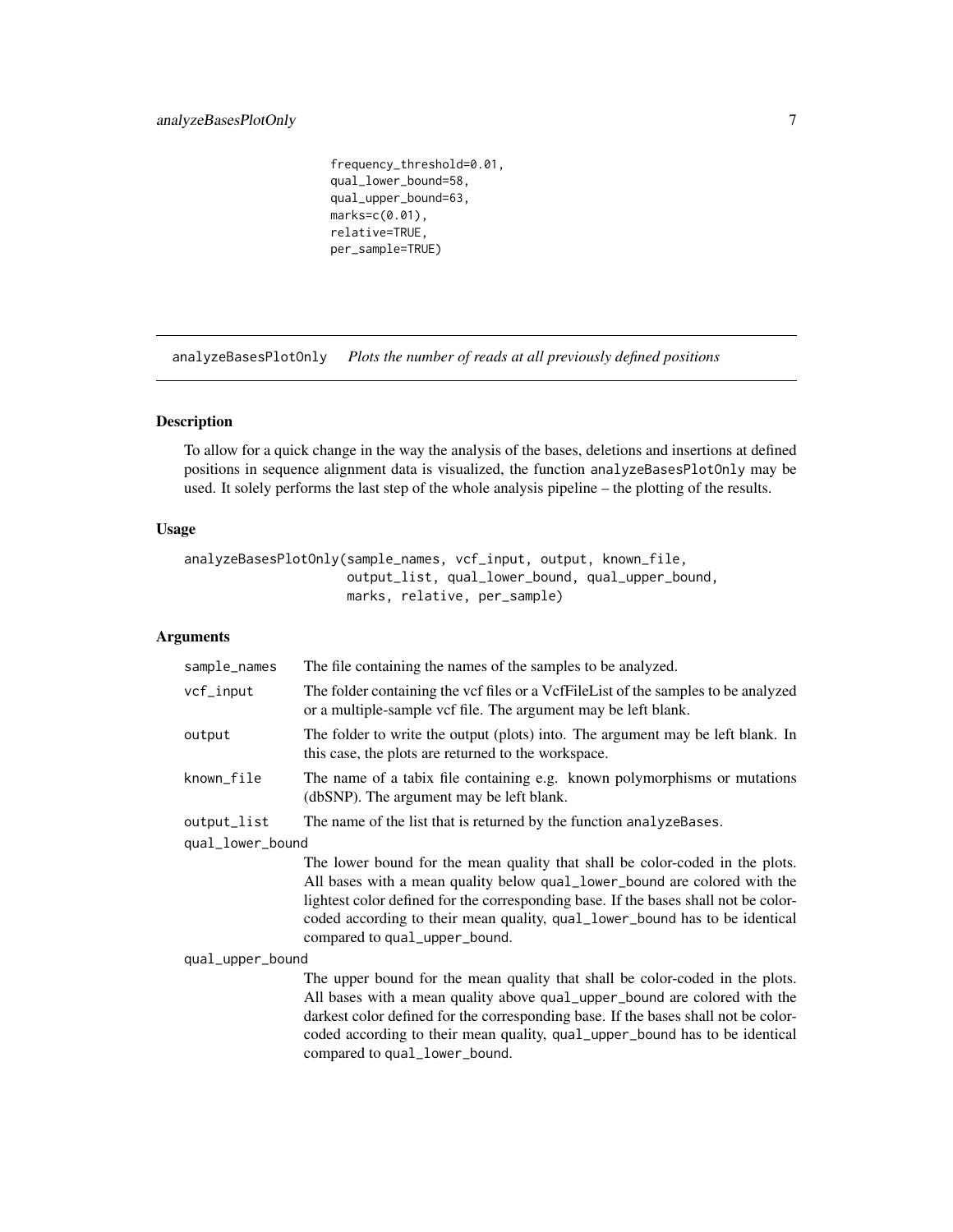| marks      | A vector of floats $[0,1]$ defining the levels at which marks shall be drawn in the<br>plot.                |
|------------|-------------------------------------------------------------------------------------------------------------|
| relative   | A boolean defining whether the relative (true) or the absolute (false) number<br>of reads shall be plotted. |
| per_sample | A boolean defining whether one plot per sample (true) or one plot per target<br>(false) shall be created.   |

#### Details

About the input:

Names of the samples to be analyzed have to be provided by a file (sample\_names). There has to be one sample name per line without the ".bam"-suffix.

If vcf files shall be considered, the corresponding files of the samples to be analyzed have to be provided in a folder (vcf\_input). There has to be one file per sample. The names of the files have to match the sample names provided by sample\_names. If a vcf file is not available for one or more samples, empty vcf files may be used instead.

The value that gets returned by the function analyzeBases has to be provided (output\_list). Otherwise, analyzeBasesPlotOnly will not be able to use the previously generated output.

About plotting the results:

The absolute number of the detected bases, deletions and insertions for each sample at each targeted position is plotted if relative==FALSE. Otherwise the relative frequencies of the detected bases, deletions and insertions for each sample at each targeted position get plotted. The bars are colored according to the base (adenine: green; cytosine: blue; guanine: yellow; thymine: red; deletion: black; insertion: lilac edge) and their mean quality (high mean quality: dark color; low mean quality: light color). The reference bases (using the defined package ref\_genome) are plotted on the negative y-axis below each position. If a file containing known variants or mutations is provided (known\_file), more than one reference base is plotted at the corresponding position. For each position to be analyzed, lines are drawn at the heights of the ratios defined in marks. Every targeted position is labelled according to the chromosome and the position. The function copes with different inserted bases at one position (stacked bars) and insertions \$>\$1bp, even if these are not covered by all samples. If the analysis shall consider vcf files as well (vcf\_input not blank), the expected number of detected bases, deletions and insertions – according to the vcf file – is added to the plot using dashed lines.

Plot per sample: One barplot per sample is created. The output is saved as [Sample].png.

Plot per target: One barplot per targeted position is created. The output is saved as chr[number];[position].png.

#### Value

No value is returned.

#### Author(s)

Sarah Sandmann <sarah.sandmann@uni-muenster.de>

#### References

db SNP – Short Genetic variations: <http://www.ncbi.nlm.nih.gov/SNP/>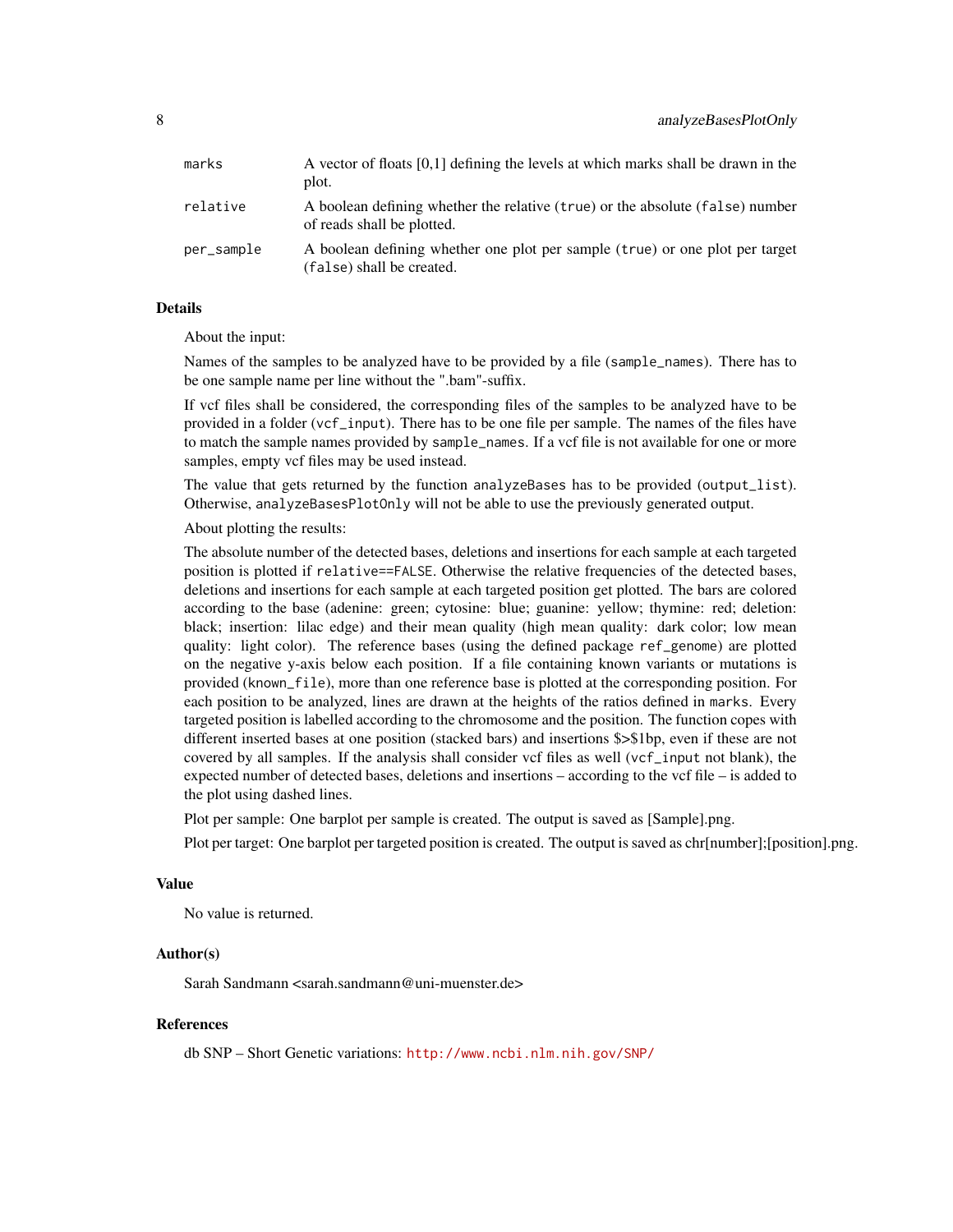#### <span id="page-8-0"></span>See Also

[BBCAnalyzer](#page-1-1), [analyzeBases](#page-2-1)

#### Examples

library("BSgenome.Hsapiens.UCSC.hg19") ref\_genome<-BSgenome.Hsapiens.UCSC.hg19

```
output<-analyzeBases(sample_names=system.file("extdata","SampleNames_small.txt",package="BBCAnalyzer"),
                     bam_input=system.file("extdata",package="BBCAnalyzer"),
              target_regions=system.file("extdata","targetRegions_small.txt",package="BBCAnalyzer"),
                     vcf_input="",
                     output=system.file("extdata",package="BBCAnalyzer"),
                     output_pictures=system.file("extdata",package="BBCAnalyzer"),
                     known_file="",
                     genome=ref_genome,
                     MQ_threshold=60,
                     BQ_threshold=50,
                     frequency_threshold=0.01,
                     qual_lower_bound=58,
                     qual_upper_bound=63,
                     marks=c(0.01),
                     relative=TRUE,
                     per_sample=TRUE)
```
analyzeBasesPlotOnly(sample\_names=system.file("extdata","SampleNames\_small.txt",package="BBCAnalyzer"), vcf\_input="", output=system.file("extdata",package="BBCAnalyzer"), known\_file="", output\_list=output, qual\_lower\_bound=58, qual\_upper\_bound=63, marks=c(0.25,0.5,0.75,1), relative=FALSE, per\_sample=TRUE)